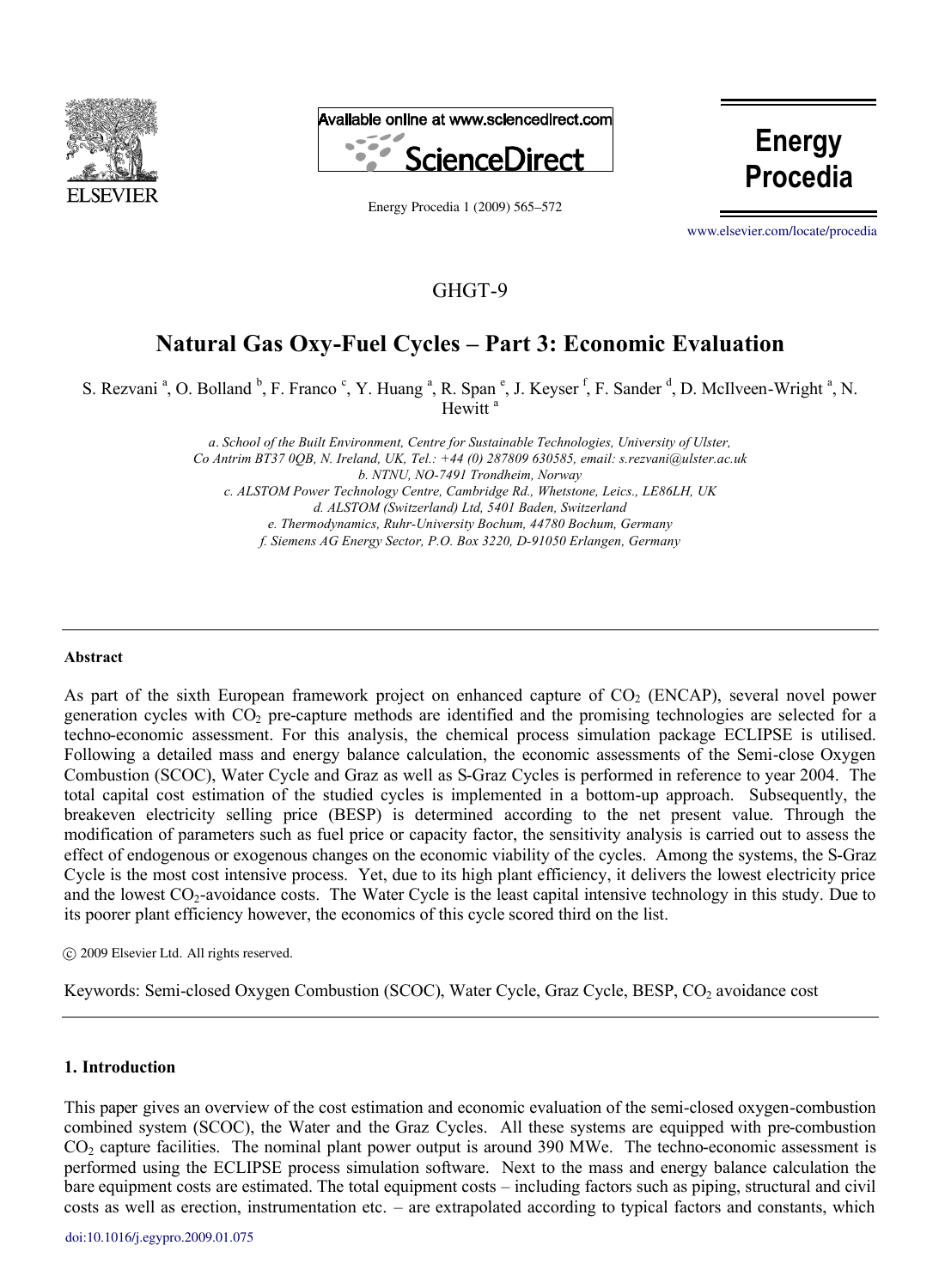were validated over the years. Since the ECLIPSE cost estimation is based on US dollars, an exchange rate of  $\epsilon$  0.8 was selected within the ECLIPSE database. The plant cost index is set to 126% and the value of the plant location factor to 0.95. The cost of steel is a very important factor for the economic estimation. The current European rate for carbon steel suggests an index value of 173 (1994: 100) compared to the global value of 160. A short-term low threshold of 130 recorded for August 2005 did not last for a long time followed by a drastic increase in subsequent months.

### **2. Methodology**

The study of a Generic Combined Cycle Gas Turbine (GTCC) as a reference case provides the basis for the evaluation of the novel cycles. This approach allows the measurement of the impacts of  $CO<sub>2</sub>$  capture on the power plant performance attributes. The selected systems in this study are: the Semi-Closed Oxygen-Combustion Combined Cycle (SCOC), the Water Cycle (WC) and two types of Graz (GZ) Cycles. The nominal gross power outputs of the systems range from 380 to 400MW. The economic analyses are seamlessly linked to the mass and energy balance computation. Figure 1 shows a schematic flow diagram of the process. In an iterative algorithm, the process design data along with the technical information are employed to generate the mass and energy balance. The generated dataset along with the utility usages enter the economic modelling. The ECLIPSE chemical process simulation package [1,2] is predestined for these types of techno-economic analyses. This software was initially intended for the use of power plant research projects of the European Commission. However, since its development, it has been used for techno economic analysis of many different chemical and engineering processes. Through a large number of real industrial process simulations, ECLIPSE has been validated over the years and gained recognition worldwide among research institutes, governments and industrial companies

The capital costs of all the basic equipment types are estimated using the step count exponential costing method. This approach uses the dominant process variable or a combination of variables to estimate the individual module costs. Based on typical factors and constants, validated over the years, additional expenditures such as civil costs, installation and piping work overheads as well as electrical, instrumentation and insulation costs are approximated. Furthermore, indirect costs including expenditures for the provision of offices, control rooms, services and hidden equipment costs are accounted for. On the other hand, the basic equipment costs of the gas turbines used for the suggested cycles are overridden by the current genset costs given in the "Gas Turbine World Handbook" [3]. Following the plant cost estimation, the breakeven electricity selling price is determined based on the net present value (NPV). The variation of the prices in connection with factors such as fuel cost, discounted cash flow and the capacity factors on the electricity cost is considered in the sensitivity analysis. Finally, the  $CO<sub>2</sub>$  avoidance costs of the novel cycles were calculated in relation to the reference case.



Figure 1: The techno-economic assessment method used in this paper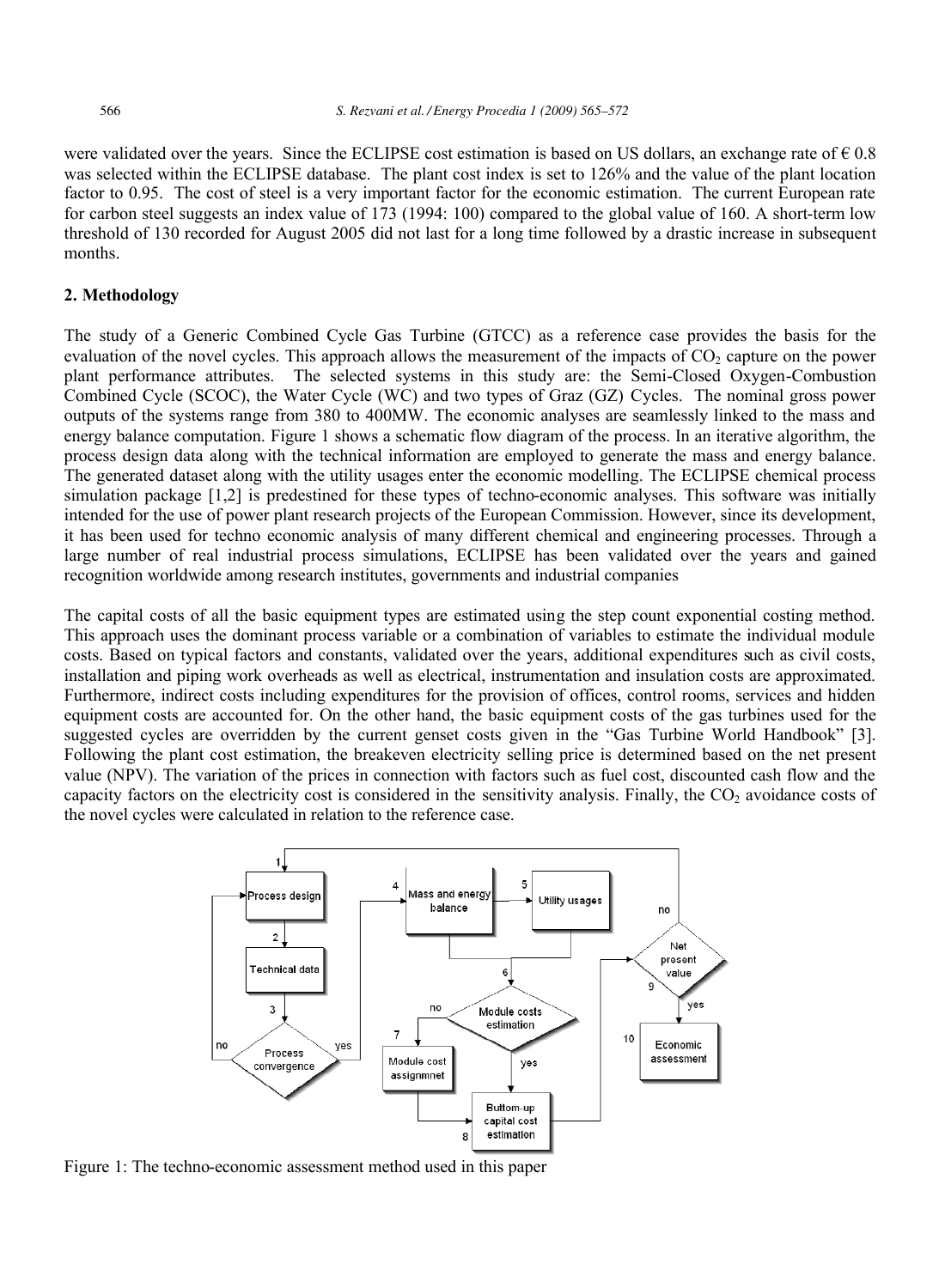### **3. Technical performance attributes of the selected cycles**

Prior to the economic analysis, the technical simulation of the base case (GTCC: Gas Turbine Combined Cycle) was carried out using ECLIPSE. This work included the reconstruction of the process flow, the input of the technical data and the convergence of the mass and energy balance. The outcome of the process is very similar to the result generated by NTNU, which used gPROMS and SIMSCI for their simulations [4,5]. With 380.26 MW net power output (gas turbine output: 243 MW, Steam turbine output 137MW), the power generation efficiency is 0.86% points lower than that reported in the paper. This slight divergence is mainly attributed to power plant cycle optimisation and differences in compound database values such as *Cp* accuracy of streams at higher temperatures. All the novel cycles described in the following sections operate on the same total fuel LHV (Lower Heating Value) as GTCC.

### *3.1 Semi-Closed Oxygen-Combustion Combined Cycle (SCOC)*

Figure 2 shows a simplified flow diagram of the SCOC operation with some stream data. The plant generates a net power output of 323.38 MW corresponding to an efficiency of 47.4%. A very similar result was achieved by NTNU Norway using the process modelling gPROMS. The operational condition of the gas turbine within SCOC is different from the one of the reference plant (GTCC). The main parts affected are the compressors and the burners. Furthermore, the system employs a high pressure ratio gas turbine. The power consumption for oxygen generation and  $CO<sub>2</sub>$  compression amounts to 74.4 MW. The auxiliary power requirement is 6.1 MW.



Figure 2: The process flow diagram for SCOC

### *3.2 Water Cycle (WC)*

The net power output of the Water Cycle amounts to 298.38 MW equivalent to an efficiency of 43.74%. The system utilises a burner based on Clean Energy Systems inc. (CES) gas generator [6]. The produced steam-rich gas (88 weight  $\%$  steam 11% weight  $CO<sub>2</sub>$ ) is fed to a steam turbine at relatively high pressures. A higher percentage of the natural gas is fed to the second burner, which operates at lower pressures. The combusted gas is expanded over a gas turbine. Due to a low pressure exhaust gas, HRSG requires a large heat exchanger surface area. Figure 3 shows the flow diagram. The  $CO<sub>2</sub>$  purity of this system configuration is below 80 mass %. This requires a further gas cleaning system.

### *3.3 Original Graz and S-Graz Cycle*

The net power output of the Graz and S-Graz Cycle resulted in 304 MW and 333 MW respectively (efficiency 45% and 49%). Figure 4 shows the process flow diagram for the Graz Cycle. This technology generates  $CO_2$  at a purity of 90.6 mass-% (86.8 mol-%). The cycle requires complicated and well-balanced compressor units. The gas turbine operates at a high pressure ratio and at high temperatures. With regard to the S-Graz Cycle, the main critical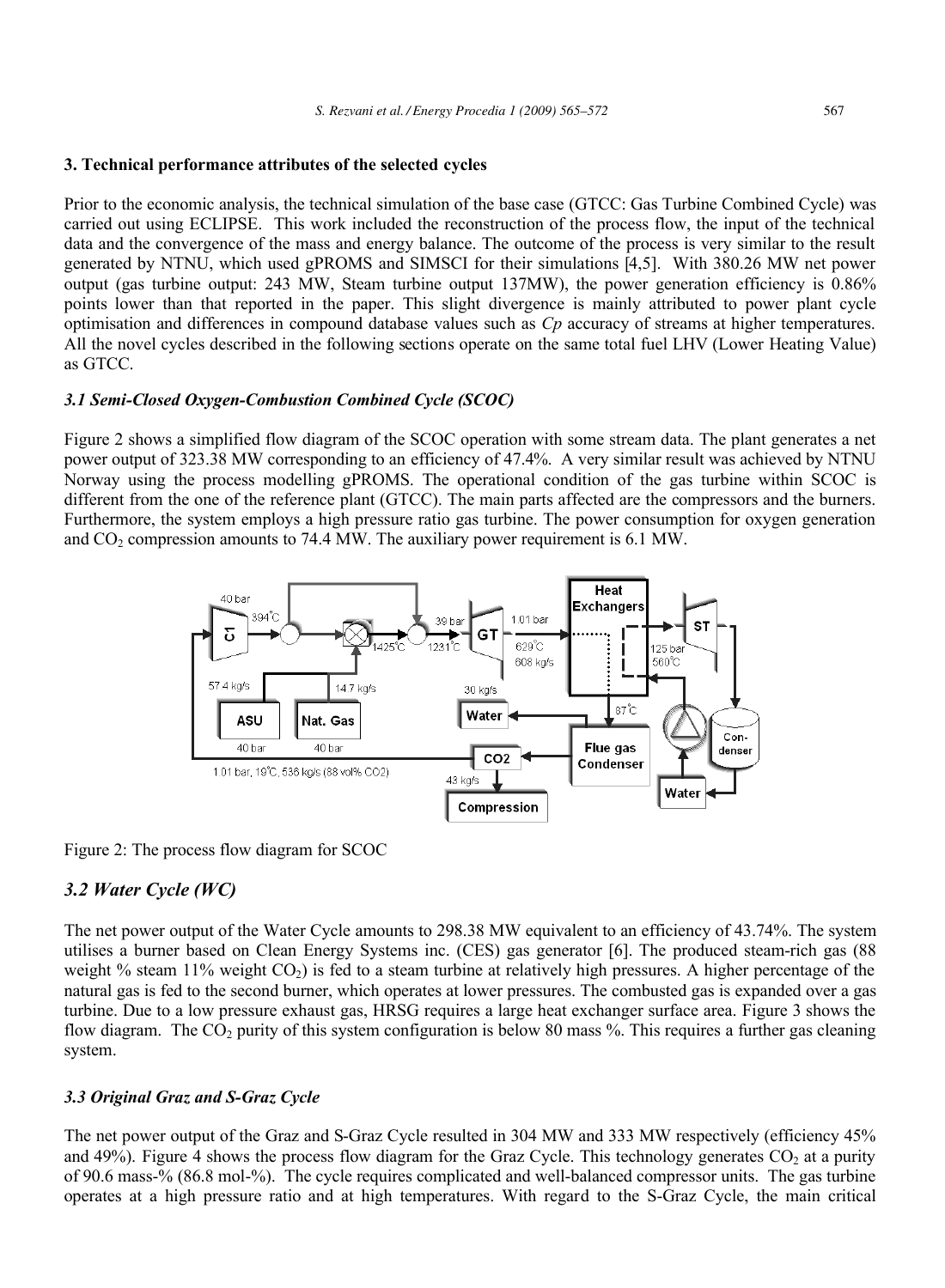component is the low pressure steam turbine with an exit stream below the dew point temperature. The stream also contains other constituents such as carbon dioxide and nitrogen. Figure 4 shows the flow diagram.



Figure 3: The process flow diagram for WC



Figure 4: The process flow diagram for the Graz Cycle



Figure 5: The process flow diagram for the S-Graz Cycle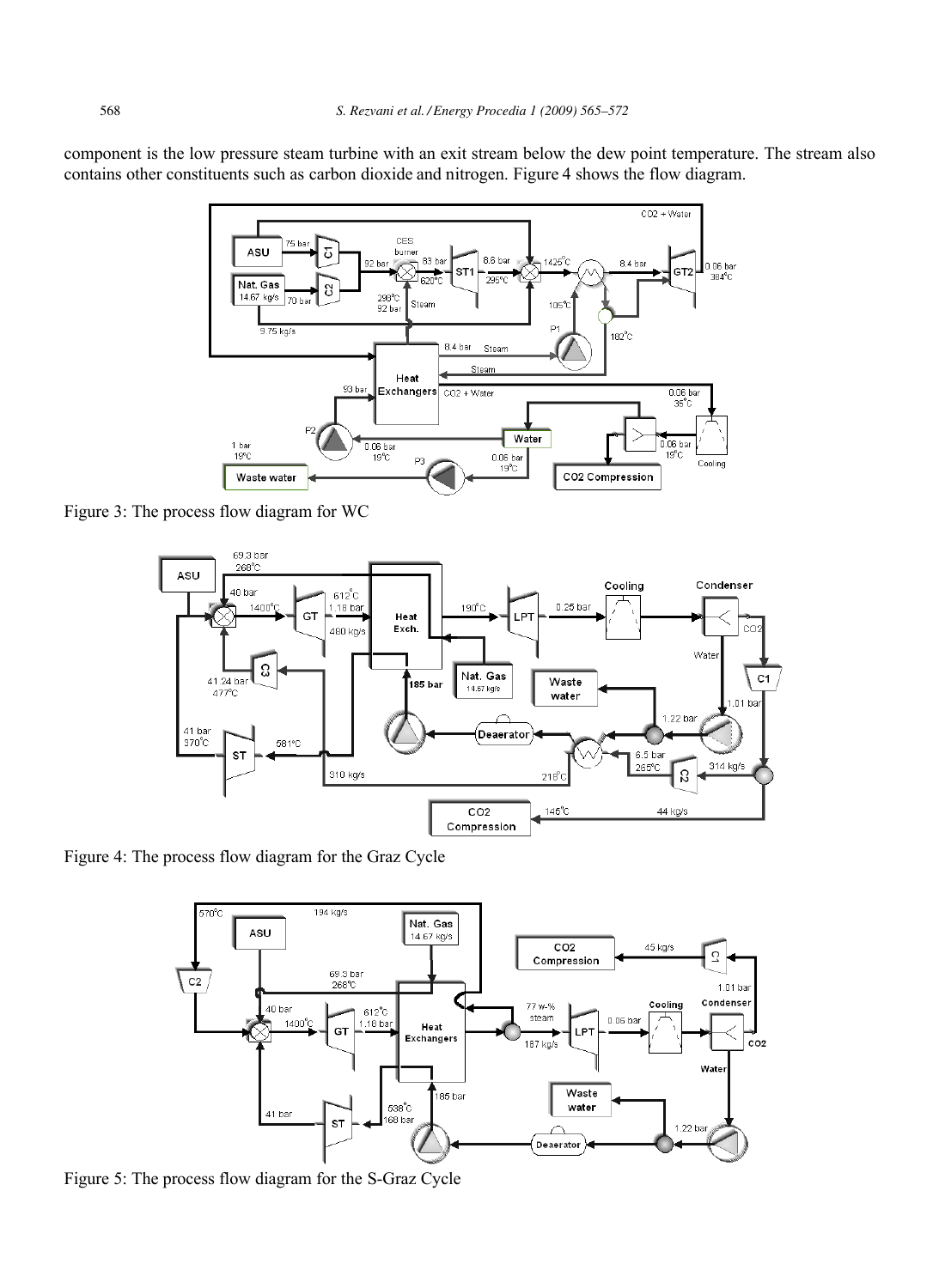### **4. Cost estimation of the investigated cycles**

The economics of the studied power plants is strongly correlated to the cycle operating conditions. With regard to SCOC, the volumetric efficiency of the gas turbine compressor is considerably below the reference plant. In theoretical terms, the compressor cost extrapolations suggest an over 60% cost reduction for SCOC. This, however, is unlikely to be achieved since the compressor for SCOC needs to be newly designed. SCOC cannot adopt an airbased compressor module. Further cost implications are likely to accrue for burner and the expander part of the turbine due to the change in gas properties. The gas turbine for SCOC is based on Alstom GT26. The new operating conditions require a gas turbine cost increase of over 22% compared to the reference case. As a result of the higher molecular weight of  $CO_2$  compared to nitrogen, a reduction of the boiler size can be achieved, which in turn improves the economics. The flue gas condensers require additional costs for the cooling pumps and heat exchangers. The plant complexity and the usage of high quality materials within SCOC increase the cost of piping work by over 135%. The air separation unit (ASU) required for SCOC provides 207 tonnes of oxygen per hour at a pressure of 40.5 bar. The required purity of oxygen is set to 95%. The initial ASU cost was estimated at around €81 million using the ECLIPSE model. However, a cost quotation from the company Air Liquide (G. de Souza) suggests a price tag of  $\epsilon$ 75.8 million [7]. It was decided to use the assumptions made by Air Liquide for further assessments. The same type of ASU is also applicable for the Graz and the S-Graz Cycle.

The cost of the gas turbine for the Water Cycle is based on an integrated configuration of the expander, the burner and the compressors. The cost of the latter refers to a natural gas and an oxygen compressor, which increases the pressure from 75 to 98 bar. Two new burner types based on the Clean Energy System Gas Generator need to be devised for the operation with the new streams. The cost of the burner was estimated according to the equation for water injected turbo machinery set by NASA [8] including installation, piping and instrumentation as well as indirect costs (site preparation, building service facilities etc.). The Water Cycle is associated with high boiler costs as a result of very low pressure on the hot side. However, these costs are moderated by a low heat transfer rate and the high heat capacity of the gas due to the high water content in the hot stream. The heat exchanger costs are lower for the Water Cycle, the Graz and the S-Graz, comprising only utilities towards flue gas condensation. Despite high pressure areas and corrosion resistance materials within the Water Cycle, the cost of piping works is comparable to the reference case. This is mainly due to the relatively simple design of the system. Similarly, the Graz and the S-Graz Cycle require high-tech materials to withstand critical conditions such as corrosions and high pressures within some parts of the plant.

Since there are not any dedicated gas turbines available for the Graz and the S-Graz Cycle [9], the turbine costs are estimated based on expander, burner and compressor sections. The assumption is based on PG9331FA and W501G with a base load rating of 243 MW and 266 MW for the Graz and the S-Graz Cycle respectively. The modification cost reflects mainly the expander adaptation to the new gas composition and to the high temperature and pressure inlets. The cost of the burner was approximated according to a steam-injected combustor [10], [11]. The configuration of the gas turbine in separate units results in a relatively high capital investment. The development expenditures of an integrated system are not included in this deliberation. Although these development costs are substantial, the equilibrium towards lower overall prices could ultimately be established in connection with the integrated system, if it reaches the commercial maturity. The system proposed by the Graz University of Technology presupposes an integrated gas turbine cycle [12]. The cost estimation is based on a simple gas turbine along with the capital expenditures for the air separation unit,  $CO<sub>2</sub>$  compressor and looping. This calculation does not seem to be very realistic. While the high-pressure steam turbines of both the generic Graz and the S-Graz Cycle operate at the conventional condition, a gas mixture of steam with a fraction of flue gas (mainly  $CO<sub>2</sub>$ ) is expanded over the low pressure stage. Furthermore the exit temperature is below the dew point temperature. The effect of this gas composition on the technical and the financial viability of turbine operations need to be investigated in a separate research work. The cost calculations given here are just an estimate based on conventional steam cycles. The low boiler costs of the Graz and especially of the S-Graz Cycle are mainly explicable through the high water and CO<sub>2</sub> content resulting in improved heat capacities at elevated temperatures. A summary of the estimated engineering and procurement costs are presented in Table 1 (excluding contingencies and working capitals).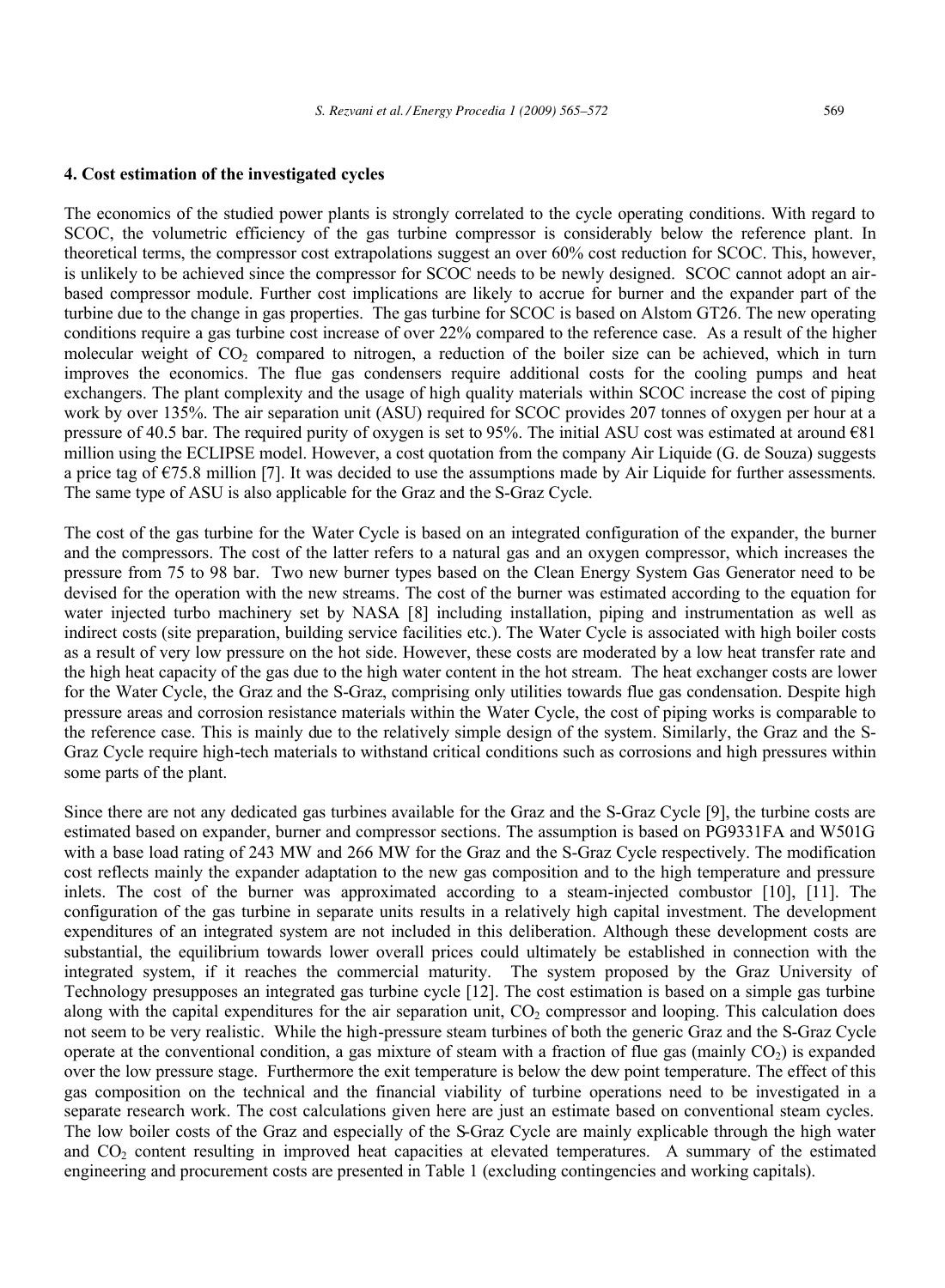|                          | <b>GTCC</b> | <b>SCOC</b> | <b>WC</b> | Graz   | <b>S-Graz</b> |
|--------------------------|-------------|-------------|-----------|--------|---------------|
| WH-Boiler M $\epsilon$   | 23.04       | 16.03       | 22.35     | 7.01   | 5.63          |
| $HX + Cooling$ M $\in$   | 11.45       | 11.57       | 8.65      | 8.47   | 9.21          |
| Pumps M€                 | 0.80        | 0.64        | 0.66      | 0.79   | 0.97          |
| Piping $M \in$           | 0.66        | 1.54        | 0.70      | 0.92   | 1.13          |
| Compressor $M\in$        | 0.00        | 0.00        | 5.53      | 55.87  | 74.91         |
| FG Cond. $M\in$          | 0.00        | 0.78        | 2.65      | 2.36   | 2.88          |
| $GTM\epsilon$            | 86.57       | 105.73      | 53.41     | 62.65  | 70.70         |
| ST M $\epsilon$          | 54.94       | 55.24       | 21.39     | 37.18  | 43.05         |
| Burner M $\epsilon$      | 0.00        | 0.00        | 10.02     | 1.52   | 1.52          |
| Misc M $\epsilon$        | 0.00        | 0.00        | 0.60      | 0.00   | 0.00          |
| Indirect costs $M \in$   | 27.94       | 47.87       | 34.09     | 40.60  | 40.60         |
| ASU M $\epsilon$         | 0.00        | 75.75       | 74.10     | 75.80  | 75.80         |
| $CO2$ comp. M $\epsilon$ | 0.00        | 20.9        | 23.07     | 20.90  | 20.90         |
| Total cost M $\epsilon$  | 205.40      | 336.02      | 257.23    | 314.07 | 347.30        |
| SI €/kW net              | 540         | 1039        | 862       | 1032   | 1042          |

*WHB: Waste heat boiler, HX: heat exchangers, GT: Gas Turbine; in the case of WC, Graz and S-Graz, GT excludes compressors and burners, SI: Specific Investment*

### **5. Economic analysis**

For the economics, a natural gas price of  $63.5/GJ$  (sensitivity:  $62.6-65.2/GJ$ ) is presupposed, which reflects the cost for 2004/05. A plant life time of 25 years is set for all the studied systems with a construction time of 24 months. The owner's cost of 15% includes the contingencies and working capitals. The net present value calculation was carried out with a discounted cash flow of 8% (sensitivity: 4% and 12%). All the plants operate at a capacity factor of 85%. The fixed operating costs of the cycles are estimated about  $\epsilon$ 35/kWe  $(\pm 5)$  compared to  $\epsilon$ 26/kWe for the reference case. The costs of consumables and make-up water are reflected in the variable costs, which are calculated at around  $\epsilon$ 0.5/MWh. This is 40% higher than the reference case.

Figure 6 illustrates the typical breakeven electricity-selling prices (BESP) for all the cycles in relation to the specific investment variation of  $\pm 15\%$ . Thanks to the high efficiencies, the S-Graz Cycle and SCOC deliver the best economic results, although both cycles are very capital intensive. A 15% lower cost results in 5% BESP reduction and vice versa. Figure 7 shows the influence of different discounted cash flow rates (DCF) on the economics, which is quite significant. This becomes obvious by comparing the slope of both figures. Around 12% lower BESP is achievable if a DCF of 4%, for example through government supports, could be established.





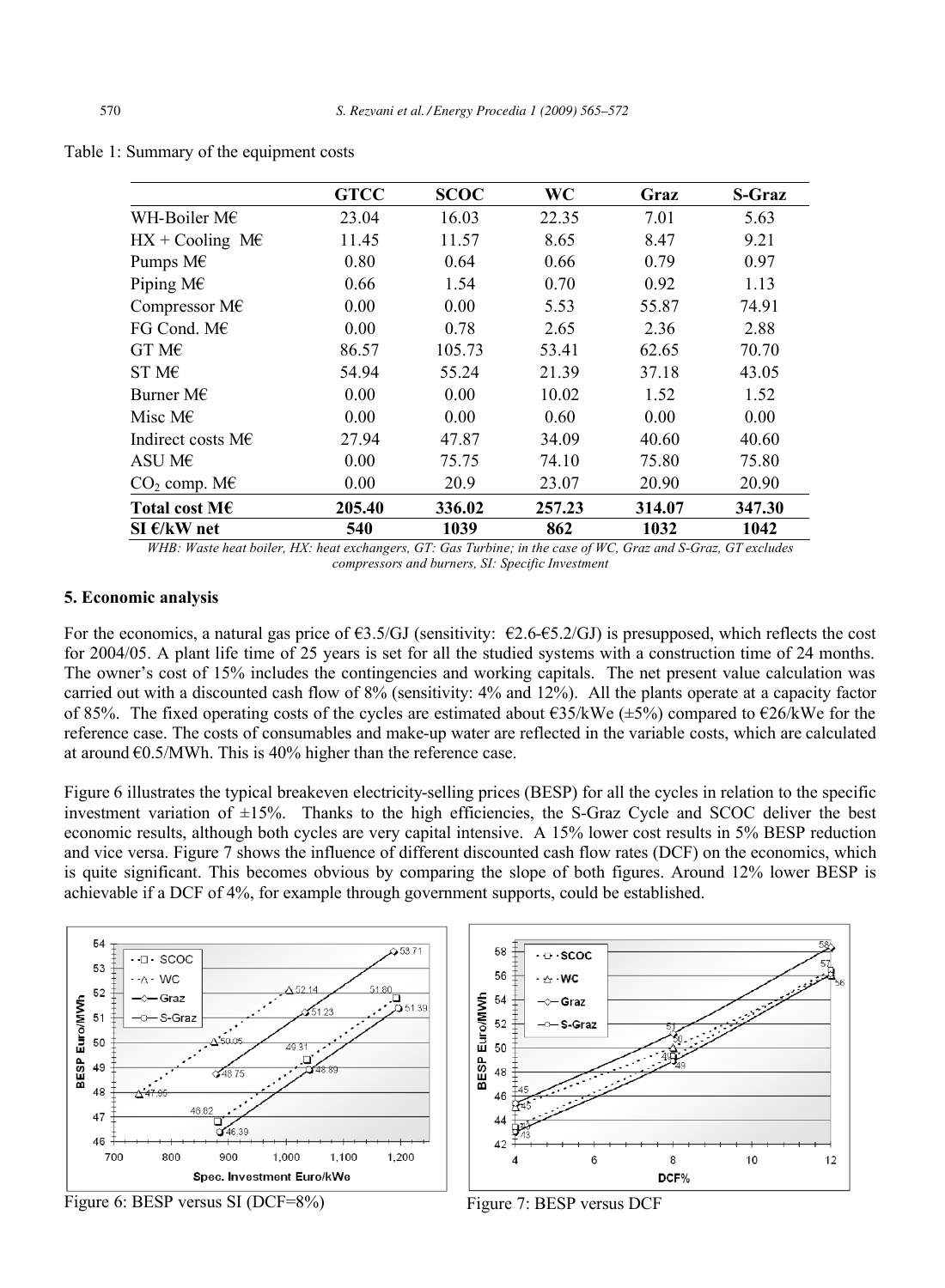The influence of fuel price on the electricity cost is demonstrated in Figure 8. The electricity price is very sensitive to fuel price fluctuations. A 20% increase in fuel price inflates the BESP at around 11% and vice versa. In the volatile market environment, to moderate the effect of the fuel price escalations, it is vital to target a low DCF and to establish measures to balance extreme economic fluctuations. Figure 9 shows the correlation between the capacity factor and BESP. While lower capacity factors affect the electricity cost significantly, the cost is more stable in higher load intervals. A similar behaviour can be observed with regard to the plant efficiency losses. Roughly speaking, a 5% drop in efficiency corresponds to an above 5% higher BESP.





Figure 10 shows the relation between the total operating and maintenance (O&M) cost and the BESP. This includes fixed and variable costs excluding the fuel expenses. The O&M cost variations seem to have a modest influence on the economics of the plant. The amount of  $CO_2$  avoided around 350 to 360 g/kWh. The amount captured, however, is more variable according to the technologies used. The lowest amount is given for the S-Graz Cycle at 420 g/kWh and the highest for the Water Cycle at around 475 g/kWh. The CO<sub>2</sub> avoidance costs ( $\epsilon$ /tonne CO<sub>2</sub>) in connection with the specific investments are illustrated in Figure 11. As shown, the highest value corresponds to the original Graz Cycle and the lowest to the S-Graz Cycle.



### **6. Conclusion**

Although the S-Graz Cycle demonstrated the lowest electricity selling price and best avoidance cost, a general assertion could be made that all the cycles with CO<sub>2</sub> capture resulted in an approximately similar breakeven electricity selling price. With regard to the water, the Graz and the S-Graz Cycle, a cost reduction of around 3, 10